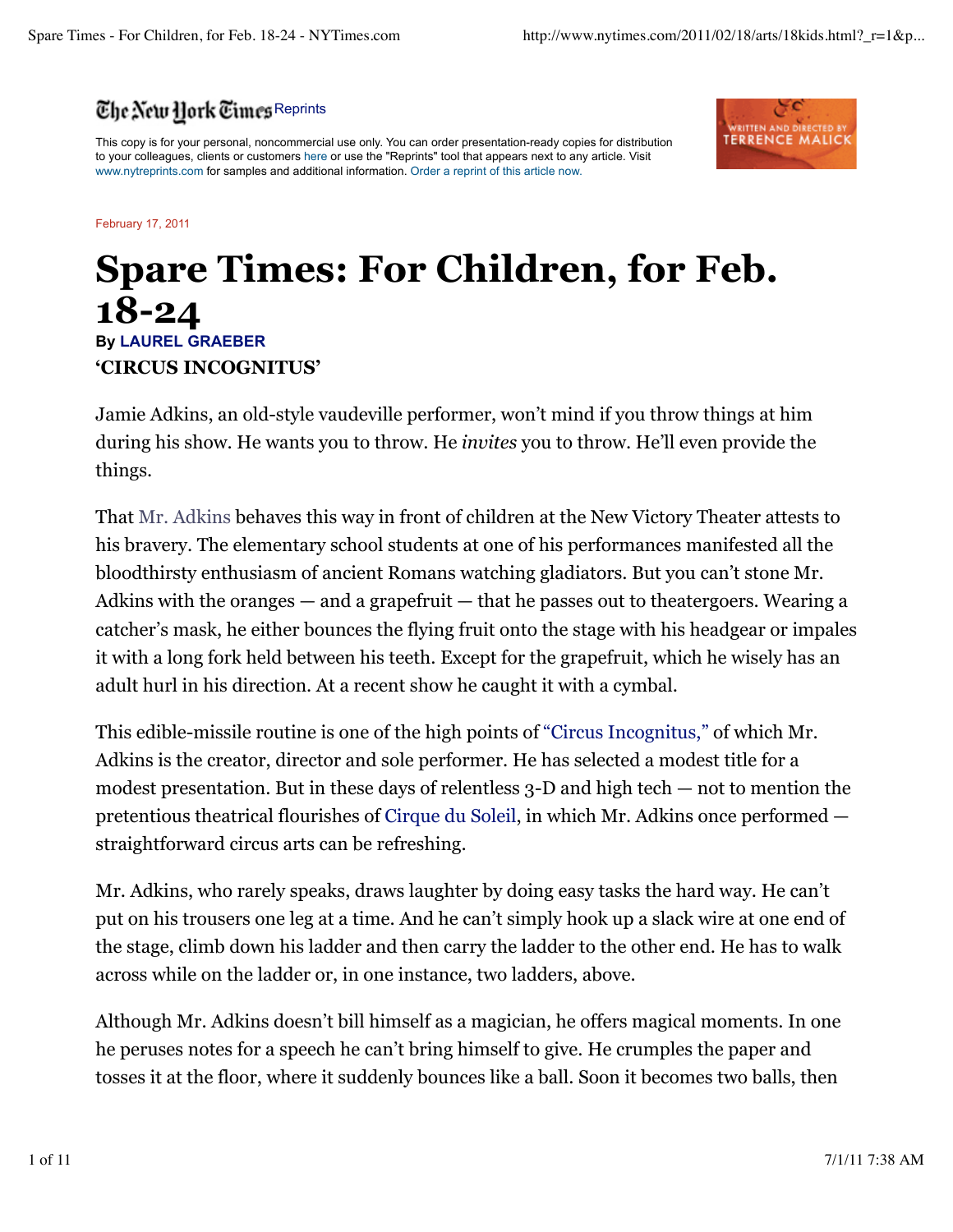three. And though he juggles them wildly, they morph into just a sheet of paper again. It's seamless and impressive. For that, someone should throw him flowers.

(Through Feb. 27 at the New Victory Theater, 209 West 42nd Street, Manhattan, 646-223-3010, newvictory.org; \$14 to \$38; \$9 to \$25 for members. This week: Friday at 7 p.m.; Saturday and Sunday at noon and 5 p.m.; Wednesday at 2 p.m.; Thursday at 7 p.m.) **LAUREL GRAEBER**

## **For Children**

**African American Arts Festival** (Saturday) Harriet Tubman is the star of the last day of this festival at the Children's Museum of Manhattan. At 2 and 3 p.m., Christine Dixon will perform "Harriet Tubman Herself," a dramatization of Tubman's life on the Underground Railroad, including storytelling and spirituals. Young visitors can also make story quilts in workshops at noon and 2, 3 and 4 p.m., inspired by the work of Faith Ringgold. Tisch Building, 212 West 83rd Street , (212) 721-1223, cmom.org; free with admission: \$10; \$7 for 65+; free for members and under 1.

**'Angelina Ballerina the Musical'** (Saturday through Tuesday, and Thursday) That winsome white mouse who does all her scurrying in toeshoes has pirouetted onto the stage in this musical adaptation from Vital Theater Company, which has just moved it into a new theater. Based on the books by Katharine Holabird and Helen Craig and the PBS series "Angelina Ballerina the Next Steps," the show features Angelina and her fellow students doing modern dance, the Irish jig and hip-hop, as well as ballet. (Through March 13.) Saturday at 1 and 3 p.m.; other performances this week at 1 p.m.; Union Square Theater, 100 East 17th Street, Manhattan , (800) 982-2787, angelinathemusical.com; \$39.50 to \$65; \$25 lap seats for children under 1 available at the box office on the day of performance only.

**'Archaeology Zone: Discovering Treasures From Playgrounds to Palaces'** (Friday, Sunday through Tuesday, and Thursday) Children will step into the shoes of an explorer like Indiana Jones in this permanent exhibition at the Jewish Museum, but the adventures will be purely scholarly. Still, there is plenty of excitement in analyzing artifacts like a jar handle, a clay jug and a bangle and figuring out the purpose behind ancient pieces like a Greek helmet and a bull-shaped vessel. This interactive show also includes a recreated room from the Ottoman period (about 1900), where young archaeologists can dress in costume. Hours: 11 a.m. to 5:45 p.m., except for Thursdays, open until 8 p.m., and Fridays, open until 4 p.m.; 1109 Fifth Avenue, at 92nd Street , (212) 423-3200, thejewishmuseum.org; free with admission: \$12; \$10 for 65+; \$7.50 for students;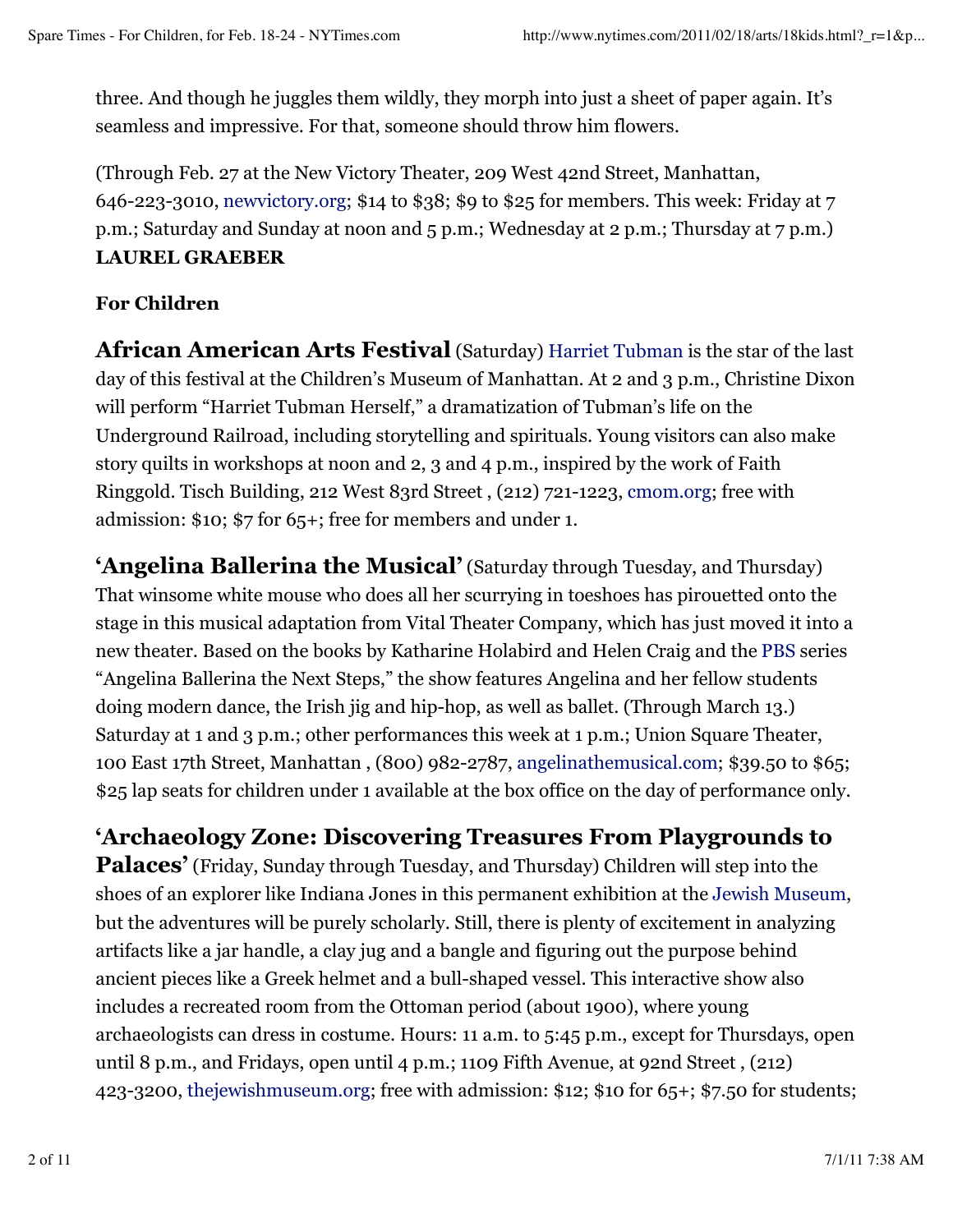free for under 12 and members.

**'The Art of Storytelling'** (Tuesday through Thursday) Indian tribes often told stories during the cold months, and the National Museum of the American Indian, at the United States Custom House, is celebrating that tradition with performances by Gene Tagaban, whose heritage is Tlingit, Cherokee and Filipino. Daily at 11 a.m. and 1 and 3 p.m., he will tell tales using masks, dance, Indian flutes and traditional dress. 1 Bowling Green, Lower Manhattan , (212) 514-3700, americanindian.si.edu; free.

**B.Y.O.K.** (Sunday) Once people become parents, they often leave their B.Y.O.B. days behind. Now 92YTriBeCa, the satellite of the 92nd Street Y, has the perfect substitute: B.Y.O.K., or Bring Your Own Kid. As the title implies, this series is devoted to crossgenerational fun, and so on Sunday it will present Zak Morgan, a Grammy nominee whose songs tell stories and encourage reading. At 11 a.m., 200 Hudson Street, at Canal Street , (212) 601-1000, 92ytribeca.org/BYOK; \$15; free for under 2.

**Black History Month at the Brooklyn Children's Museum** (Tuesday and Wednesday) Storytelling, music, art and dance will celebrate black heritage in programs at the museum. Tuesday at 1 p.m., the performer Jameela, accompanied by the musician Michael Max Fleming, will offer tales about Africa and slavery, handed down by her grandfather. This will be followed at 2:30 by "Follow the Drinking Gourd," an examination of a real drinking gourd and an exploration of how slaves used constellations and hidden messages in songs to guide one another along the Underground Railroad. On Wednesday at 1:30 p.m. the Red Hot Peppers, a dance troupe from P.S. 289, will end the tribute festively with pieces choreographed by Kelvin Fraser. 145 Brooklyn Avenue, at St. Marks Avenue, Crown Heights , (718) 735-4400, brooklynkids.org; free with museum admission: \$7.50; free for members and under 1.

**'Cinderella: The Oldest Story Ever Told'** (Friday) Not every "Cinderella" tale has a glass slipper, a pumpkin-turned-coach or even a beleaguered young heroine. This production from the Circle in the Square Theater School presents alternative versions from cultures in Africa, India and China. Adapted by David F. Eliet, they include a story in which a magic fish functions as the fairy godmother and another in which the protagonist is male. At 10:30 a.m., Circle in the Square, 254 West 50th Street, Manhattan , (212) 307-0388, circlesquare.org/arts\_current.htm; \$5. Reservations required.

**'Dear Edwina'** (Saturday through Thursday) What if Ann Landers had been a child and she could sing? Then she might have been Edwina Spoonapple, the young heroine of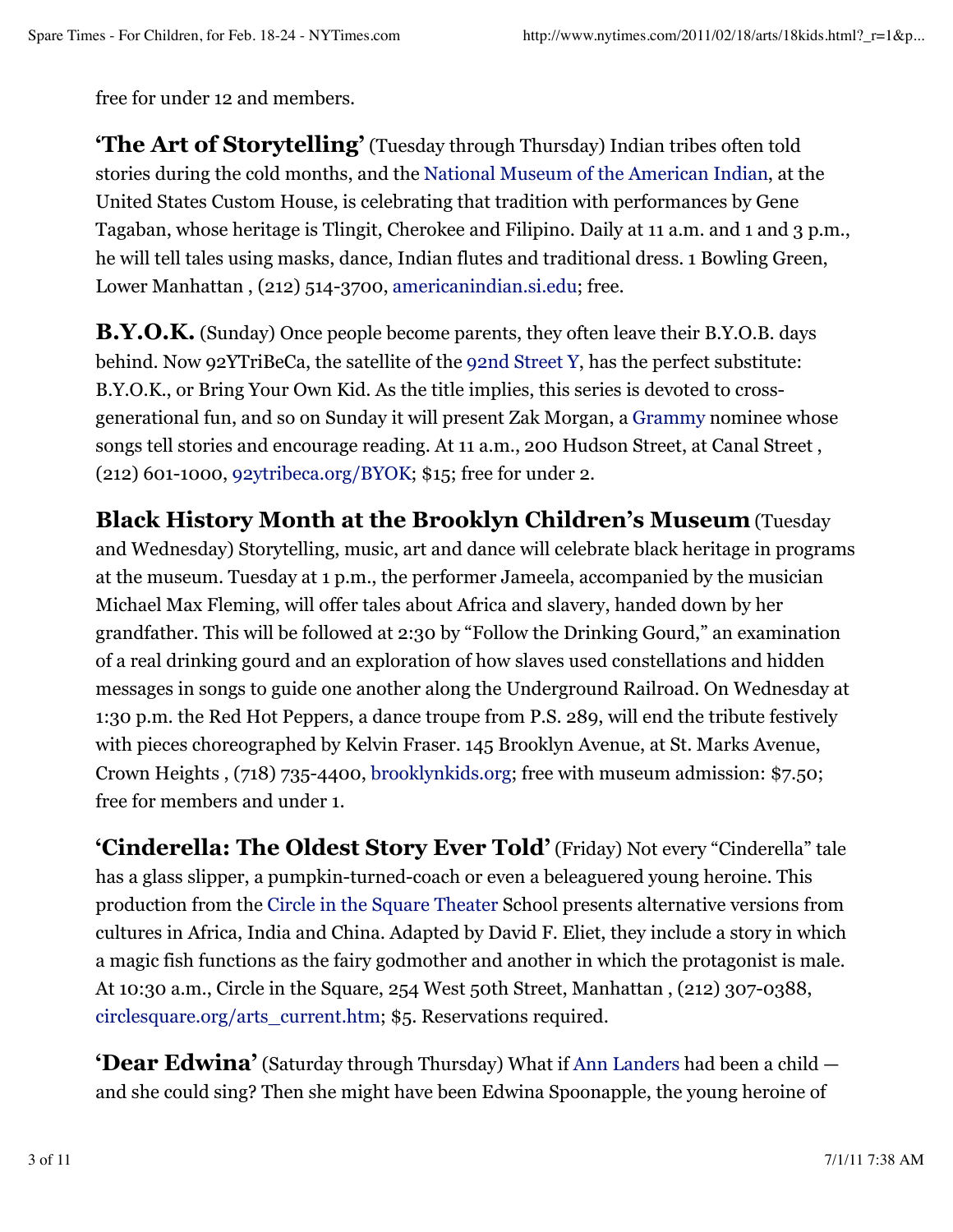this charming musical by Zina Goldrich and Marcy Heisler ("Junie B. Jones"). Edwina is an advice columnist who delivers her counsel tunefully, and this show, now being revived for a third season, details her quest to be in a festival. (Through Feb. 25.) Saturday through Monday at 11 a.m. and 1 and 4 p.m.; Tuesday through Thursday at 1 p.m.; DR2 Theater, 103 East 15th Street, Manhattan , (212) 239-6200, dearedwina.com; \$39 and \$50.

**'Elmo's Green Thumb'** (Friday through Monday) Honey, I shrunk the Muppets! In this new production from Sesame Street Live, Elmo and his friends are eager to make Elmo's sunflower, Sunny, grow. But Abby Cadabby's spell backfires and renders Elmo and his buddies small instead. While miniaturized, they learn about the ecosystem. Friday at 11 a.m. and 2 and 5:30 p.m.; Saturday and Sunday at 10:30 a.m. and 2 and 5:30 p.m.; Monday at 11 a.m. and 2 p.m.; Theater at Madison Square Garden , (212) 465-6741, theateratmsg.com/sesame; ticketmaster.com; \$15 to \$125; the most expensive tickets include a preshow meet-and-greet with two characters.

**'The Festival of the Vegetables'** (Saturday and Sunday) Children don't always welcome vegetables, but they should make an exception for these: they're stars in a theaterdance-music piece about the produce-filled dreams of a toddler who falls asleep in a grocery store. Written by Michael Kosch and choreographed by his wife, Rachael Kosch, the show, for ages 5 and older, includes a new suite of story poems for this fifth annual production, including tales of a King Potato and the String Bean Fiddler. At 11 a.m., Metropolitan Playhouse, 220 East Fourth Street, East Village, (212) 995-5302, metropolitanplayhouse.org; \$15; \$10 for children 12 and younger.

**'Freckleface Strawberry'** (Friday through Sunday, and Wednesday and Thursday) Based on the actress Julianne Moore's picture book "Freckleface Strawberry," about a 7-year-old redhead who earns that nickname from her teasing friends, this show transcends the usual themes about celebrating the differences that make us special. It does so with a winning score, talented actors and inventive comedy, as well as an acknowledgment of the unfunny aspects of its young heroine's situation. Friday at 7 p.m.; Saturday and Sunday at 11 a.m. and 2 and 4:30 p.m.; Wednesday at 11 a.m. and 2 p.m..; Thursday at 2 p.m.; New World Stages, 340 West 50th Street, Clinton , (212) 239-6200, frecklefacethemusical.com; \$68.50 to \$95.

**'Galli's Frog Prince'** (Saturday and Sunday) This isn't the guy in the Disney film, but an onstage sufferer from Galli's Fairytale Theater who would also like to give up the amphibian life for his true calling as royalty. Written and directed by Johannes Galli, the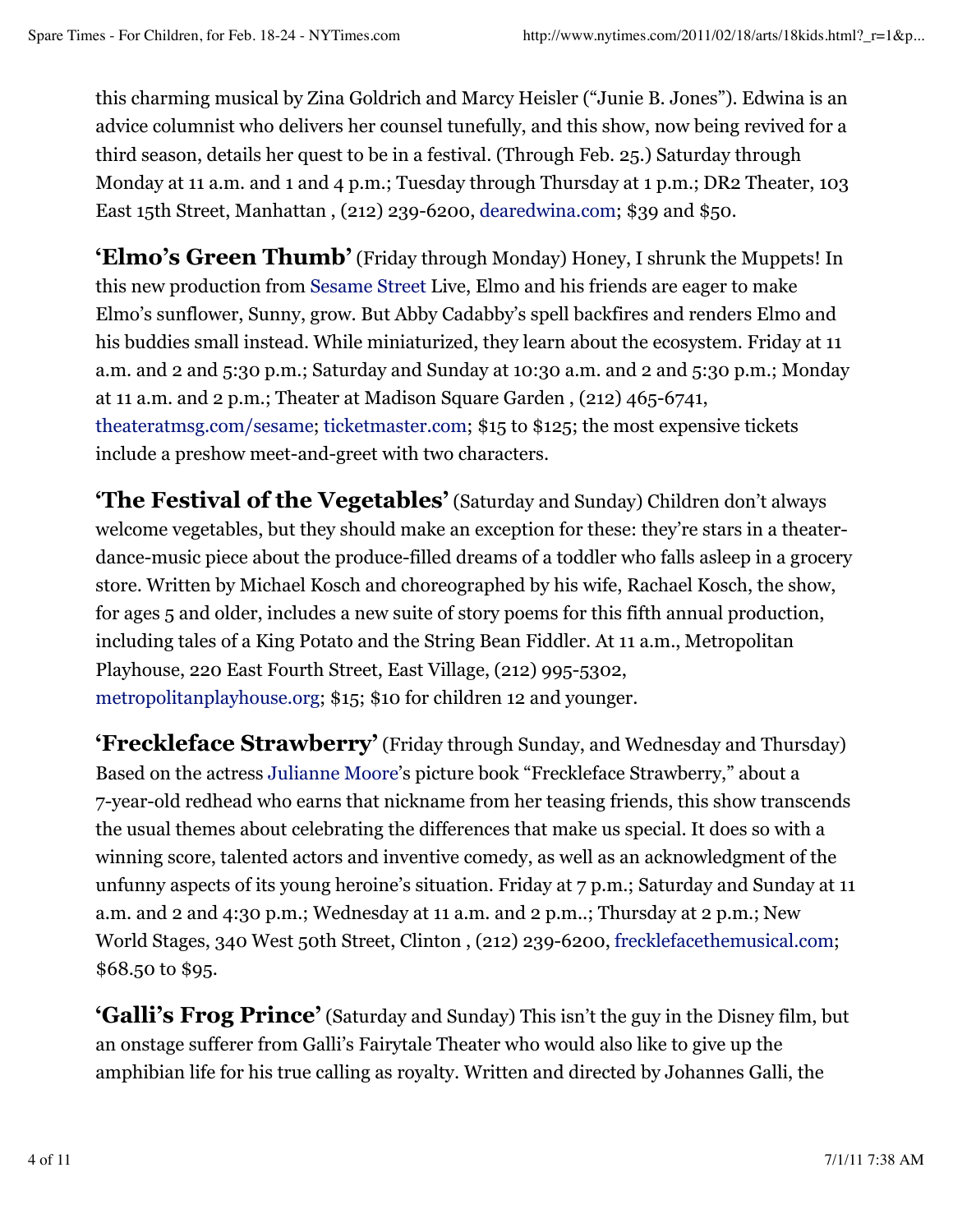company founder, the show, for ages 3 and older, enlists the audience in helping the frog to break the spell. The performance is followed by an optional 45-minute theater workshop in which children dress in costume and put together a short play with the help of the theater's staff. (Through Feb. 26.) Show at 2 p.m.; workshop at 3 p.m.; Bruckner Restaurant, 1 Bruckner Boulevard, Port Morris, the Bronx , (212) 352-3101, gallitheaterny.com; \$9; \$7 for ages 2 through 17. The postshow workshop is \$5.

**'Galli's Princess and the Pea'** (Saturday and Sunday) Wouldn't it be wonderful if all tests for important jobs just involved going to sleep? Galli's Fairytale Theater is presenting its adaptation of "The Princess and the Pea," the story in which the qualifications of a royal young woman can be determined just by her sensitivity to a pea beneath the mattress. On Saturdays only, the show is followed by a one-hour theater workshop in which children dress in costume and put together a short play with the help of the theater's staff. (Through Feb. 27.) At 2 p.m.; workshop at 3; National Comedy Theater, 347 West 36th Street, Manhattan , (212) 352-3101, gallitheaterny.com; \$20; \$15 for ages 2 through 17; workshop is \$15, and \$10 when more than one child from a family attends.

**'Gazillion Bubble Show: The Next Generation'** (Friday through Monday) Children love bubbles, and this interactive show promises not just a gazillion but also some of the largest ever blown, along with light effects and lasers. The star of this new version is Deni Yang, the son of Fan and Ana Yang, the bubble masters who originated the production. Audience members may even find themselves in bubbles of their own. Friday at 7 p.m.; Saturday at 11 a.m. and 2 and 4:30 p.m.; Sunday at noon and 3 p.m.; New World Stages, 340 West 50th Street, Clinton , (212) 239-6200, gazillionbubbleshow.com; \$44.50 to \$89.50.

**Improv 4 Kids: 'Pie À La Mode'** (Saturday) It may seem that it takes a long time to develop and rehearse a musical. But "Pie à la Mode" is no "Spider-Man": it is written and produced in a mere 75 minutes. The members of the improv troupe Eight Is Never Enough create the show anew at each performance, using audience suggestions and the audience members themselves. (Through Feb. 26.) At 3 p.m., Times Square Arts Center, 669 Eighth Avenue, near 43rd Street , (866) 811-4111; \$20 and \$35.

**'Jazz for Kids'** (Sunday) Every Sunday through May 15 the Jazz Standard presents not just jazz for kids, but also jazz by kids: the featured players at its Sunday brunches are the members of the Jazz Standard Youth Orchestra, a group of talented children. They play new arrangements of big-band classics while listeners enjoy barbecue offerings that include a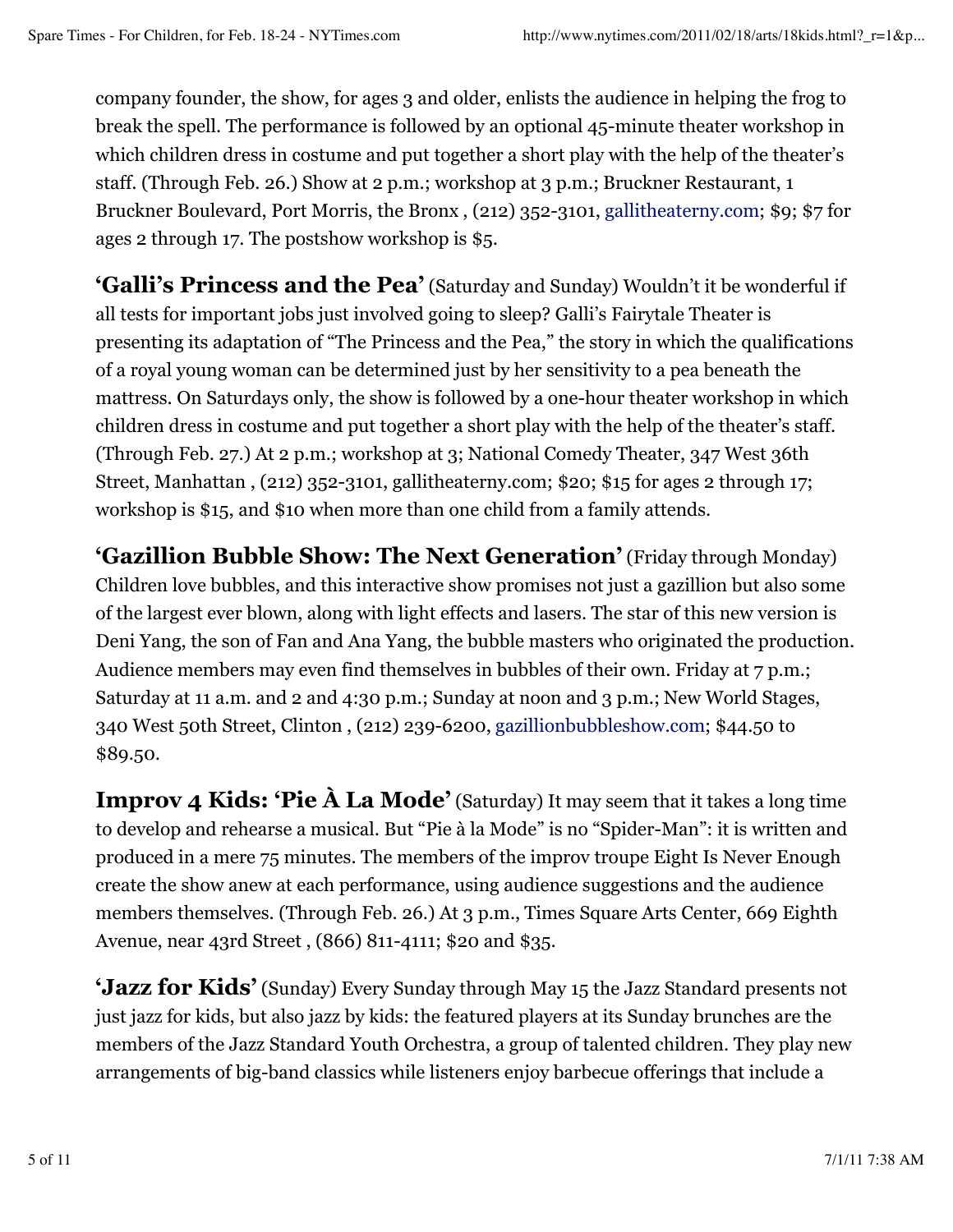children's menu. Doors open at 1 p.m.; shows from 2 to 3 p.m.; 116 East 27th Street, Manhattan , (212) 576-2232, jazzstandard.com; \$5 donation, which benefits the Jazz Standard Discovery Program, an initiative that brings musical performances to city schools.

**'John Tartaglia's Imaginocean'** (Saturday through Monday, and Wednesday) John Tartaglia, who starred in the original cast of "Avenue Q," conceived this musical production, which uses black light and fluorescent creatures from the Puppet Kitchen to tell the story of three fish on an underwater adventure. William Wade wrote the music and lyrics. In substance, the show is more reminiscent of "Barney and Friends" than of "Sesame Street," but children under 8 shouldn't mind. Saturday and Wednesday at 11 a.m.; Sunday at noon; Monday at 2 and 4:30 p.m.; New World Stages, 340 West 50th Street, Clinton , (212) 239-6200, telecharge.com, imaginoceanthemusical.com; \$55; \$75 for premium seats, which include a gift bag and a meeting with cast members.

**Kids Week** (Saturday through Thursday) The U.S.S. Intrepid, the aircraft carrier turned museum, celebrates much more than military history during these programs, which run through the public school winter break. Saturday and Sunday make up Circus Weekend, with guest performers; Monday is Puppet Day, with both shows and crafts; Tuesday is Broadway Performance Day, with visitors from shows like "The Addams Family" and "Billy Elliot the Musical"; Wednesday focuses on PBS children's programming; and Thursday brings Sports and Recreation Day. (Through Feb. 27.) From 10 a.m. to 5 p.m.; Intrepid Sea, Air & Space Museum, Pier 86, 46th Street and 12th Avenue, Clinton , (212) 245-0072, intrepidmuseum.org; free with museum admission: \$22; \$18 for 62+ and college students; \$17 for ages 3 to 17 and veterans; free for under 3, retired and active-duty military and members.

**'Little Red Riding Hood'** (Saturday and Sunday) As if one wolf weren't bad enough, this new production from Manhattan Children's Theater has two. Written by Kristin Walter, this adaptation is inspired more by old Warner Brothers and Tex Avery cartoons than by the Brothers Grimm. The show follows the bungling wolves in their quest to trap Little Red, who is way more clever than they are. (Through Feb. 27.) At noon and 2 p.m., Manhattan Children's Theater, 52 White Street, near Church Street, TriBeCa , (212) 352-3101, mctny.org; theatermania.com; \$20; \$50 for priority tickets, which include front-row seats and a meeting with the cast, but must be purchased by the preceding Wednesday.

**'The Little Mermaid'** (Saturday, Sunday and Thursday) This musical adaptation, from Literally Alive Children's Theater, draws on Hans Christian Andersen's distinctly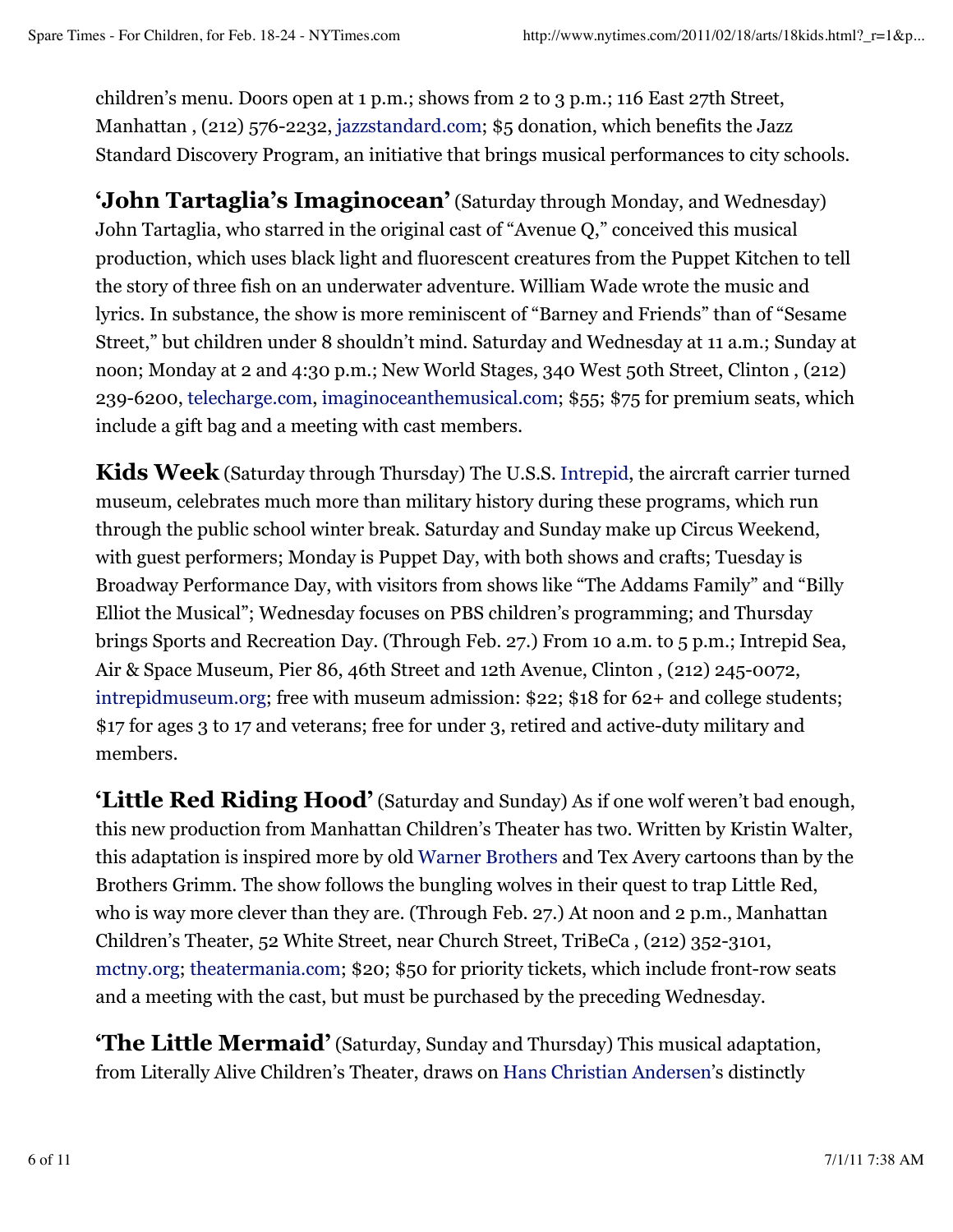bittersweet tale. But it's not exactly "The Little Mermaid" the theater company has presented in the past: Brenda Bell has rewritten the book and lyrics, and Michael Sgouros has composed a new score. Like all the troupe's productions, this one features a preshow crafts workshop. (Through May 22.) Saturday and Sunday: workshop at 10 a.m.; show at 11. Thursday: workshop at 1 p.m.; show at 2. Players Theater, 115 Macdougal Street, near Bleecker Street, Greenwich Village , (212) 352-3101, mermaidsinthevillage.com; \$25 to \$40 (including workshop).

**Material Lab at the Museum of Modern Art**(Saturday through Monday, and Wednesday and Thursday) No matter how much talent artists have, they need the right materials to create their work. This new interactive space at MoMA invites families to explore a wide range of mediums that are reflected in the museum's collection. The stations in the Material Lab include a drawing table; a collage table; Discovery Boxes, with surprise materials within; Cornell Boxes, filled with found objects, in the spirit of the work of Joseph Cornell; and a digital painting experience using new technology from Microsoft. On Saturday at noon the museum will also present its Family Films series. The program, "Getting to Know You: Portraits," consists of short films about identity from the United States, Canada and Denmark. Material Lab is open from 10:30 a.m. to 5 p.m. (through Aug. 29); Lewis B. and Dorothy Cullman Education and Research Building, 4 West 54th Street, Manhattan , (212) 708-9400, moma.org; lab is free with museum admission: \$20; \$16 for 65+; \$12 for students; free for ages 16 and under. Film tickets are free for families of two adults and up to three children; the tickets are distributed, first come first served, starting at 10 a.m. at the reception desk.

**'Miss Nelson Is Missing!'** (Saturday and Sunday) Or is she? Fans of Harry Allard's books "Miss Nelson Is Missing!" and "Miss Nelson Is Back" know that there's more to this sweet schoolteacher's disappearance than meets the eye. Atlantic for Kids, the division of Atlantic Theater Company that produces family shows, is presenting Joan Cushing's witty musical adaptation of these popular books. At 10:30 a.m., Lucille Lortel Theater, 121 Christopher Street, West Village , (212) 279-4200, atlantictheater.org; ticketcentral.com; \$20; \$10 for 12 and under.

**Museum of the Moving Image** (Friday through Thursday) Winter vacation is a time for movies, and this museum will engage children in making them as well as watching them. The spotlight is on Claymation, the animation technique that is the forte of the Aardman studio. Every day young visitors can watch programs of Aardman short films, including the exploits of the Wallace and Gromit characters. Daily hourlong workshops,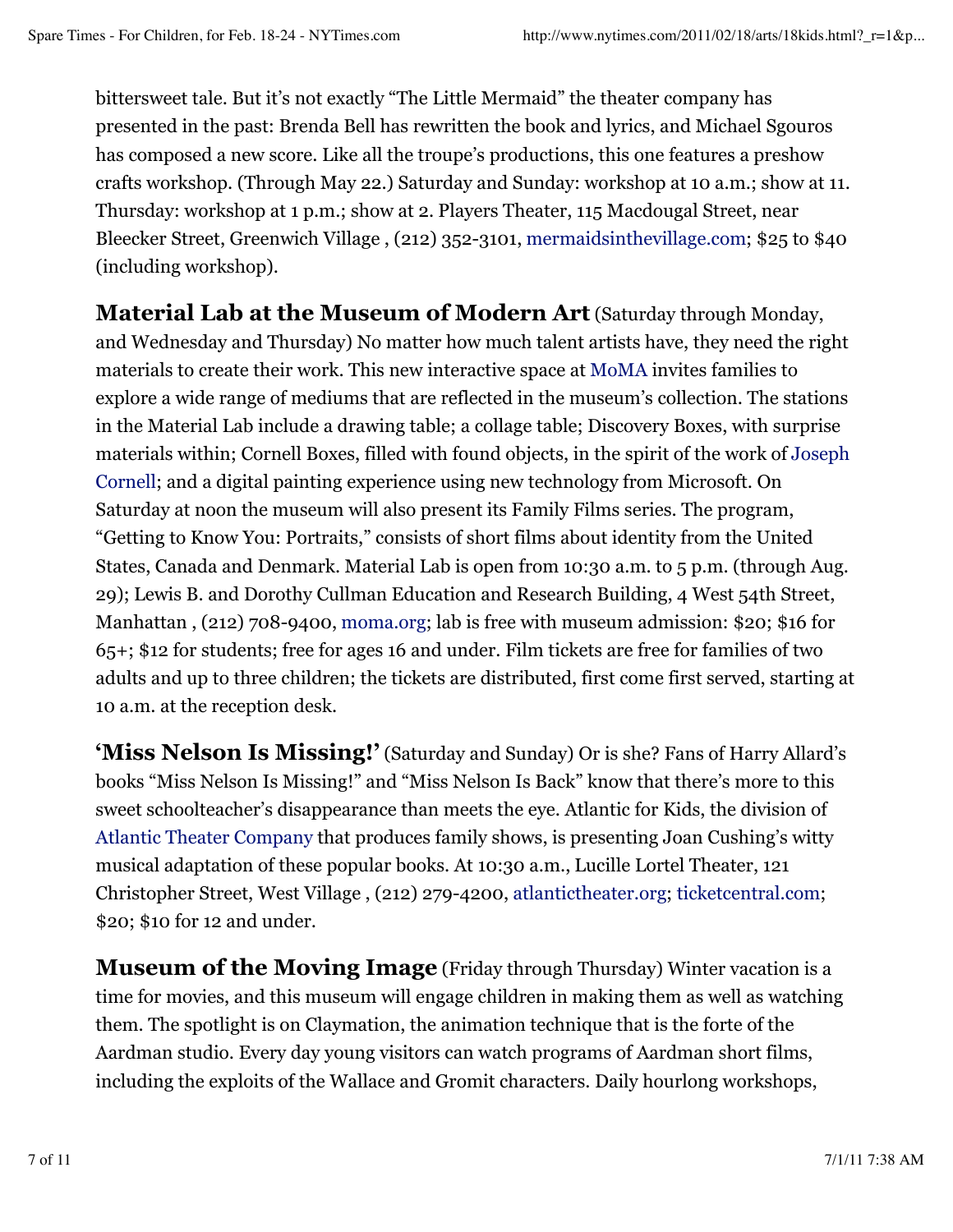recommended for ages 10 and older, will lead children in making their own characters from clay and then animating them. Full schedule is on the Web site; 36-01 35th Avenue, Astoria, Queens , (718) 777-6888, movingimage.us; screenings are free with suggested admission: \$10; \$7.50 for ages 65+ and students; \$5 for ages 3 to 18; free for under 5 and members. Workshops require an additional materials fee: \$10; \$5 for Red Carpet Kids members. Workshop registration is at the museum, first come first served.

**New York Hall of Science** (Monday and Wednesday) Principles of science play a role in engineering, of course, and, perhaps more surprisingly, in clowning. This museum invites children to explore both endeavors during winter break. Monday, from 9:30 a.m. to 5 p.m., is Engineering Day, when the American Society of Civil Engineers will sponsor a variety of tabletop activities involving building projects. On Wednesday at noon and 2 p.m., clowns from the Ringling Brothers and Barnum & Bailey Circus will present "Science of the Circus," with all the physics that go on under the big top. Tickets are limited; seating is first come first served. 47-01 111th Street, Flushing Meadows-Corona Park, Queens , (718) 699-0005, nysci.org; free with museum admission: \$11; \$8 for college students and ages 2 to 17 and 62+.

**'Pinkalicious, the Musical'** (Friday through Thursday) The future is looking pinker: the revival of this show has been extended again. In Elizabeth and Victoria Kann's adaptation of their children's book, the pink-obsessed title character, a little girl, finds out that sometimes being in the pink can be too much of a good thing. (John Gregor wrote the score and some of the lyrics.) (Through March 11.) Friday at 4:30 p.m.; Saturday at 11 a.m. and 1 p.m.; Sunday at 11 a.m.; Monday through Thursday at 4 p.m.; the Vineyard (Dimson) Theater, 108 East 15th Street, Manhattan , (212) 579-0528, pinkaliciousthemusical.com; \$29.50; \$25 for groups of 10 or more; \$49.50 for premium tickets.

**'Point of View'** (Friday, and Tuesday through Thursday) See the world of New York through a young artist's lens. This exhibition features more than 30 photographs, as well as documentary videos and animations, by students from elementary through high school. Working with the nonprofit Magic Box Productions, which brings arts programs to schools, the young creators have dealt with both portraiture and the urban landscape. (Through June.) From 8:30 a.m. to 5 p.m.; group tours available; the Gallery at 180 Maiden Lane, between Front and South Streets, Lower Manhattan , (914) 630-0256, magicboxproductions.org; free.

**'Preservation Detectives'** (Sunday) The Eldridge Street Synagogue, the landmark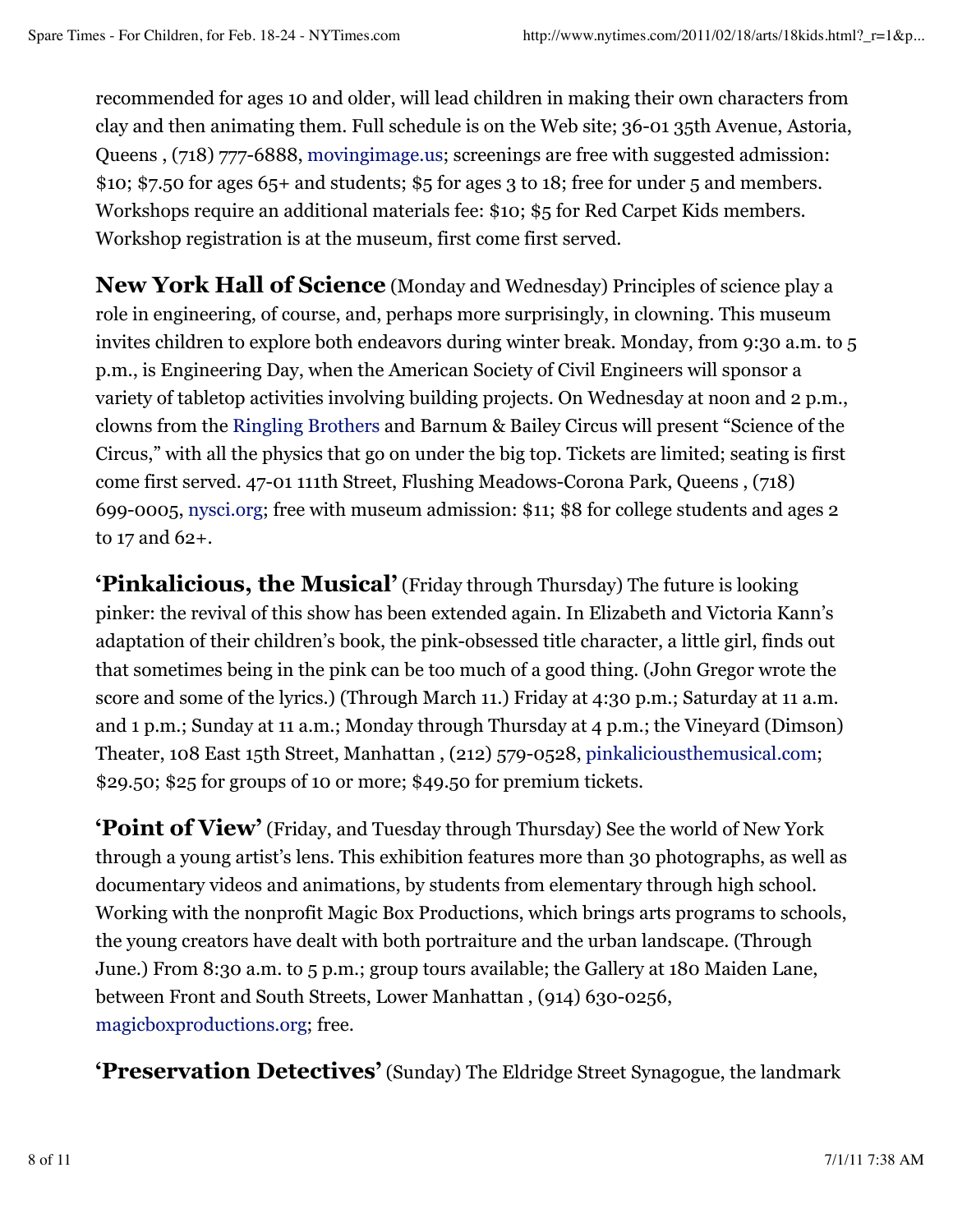1887 building where many Jewish immigrants worshiped, offers its "Preservation Detectives" tours every Sunday, when children 5 to 10 can view artifacts, investigate neighborhood lore and sleuth their way into history. The tour's theme for February is "Patterns and Paint," involving an examination of the intricate decorations in the main sanctuary, including trompe l'oeil murals, faux marble walls and a single painted heart on one of the ceiling domes. After the exploration, children will make their own stenciled wallpaper designs. From 1 to 2:30 p.m., 12 Eldridge Street, between Canal and Division Streets, Lower East Side , (212) 219-0302, eldridgestreet.org; \$15 a family.

**'Rabbit Sense'** (Friday through Sunday) Based on the Uncle Remus stories about Br'er Rabbit, who was handily tricking predators long before Bugs, this musical from Tada! Youth Theater spices the tales with lively song and dance. It also adds a contemporary twist: the show focuses on Kris, a bullied child who learns something about dealing with schoolyard tormentors from the wily Br'er Rabbit. On Friday there will be a postshow discussion about bullying with professional counselors and several cast members. Friday at 7 p.m.; Saturday and Sunday at 2 and 4 p.m.; Tada! Theater, 15 West 28th Street, second floor, Manhattan , (212) 252-1619, Ext. 128, tadatheater.com; \$25; \$15 for 15 and under; \$20 and \$8 for the theater's last three rows.

**'The Secret History of the Swedish Cottage'** (Friday through Thursday) Gnomes, sea creatures and various magical beings help to tell this tale, but the history it explores is real: how the Swedish Cottage was built in Sweden and came to be transported to its current location — Central Park — in 1877. Created and directed by the puppeteers Tom Lee and Matthew Acheson, this commissioned new piece unfolds, of course, at the Swedish Cottage Marionette Theater, the heart of the site it celebrates. (Through June 30.) Monday through Friday at 10:30 a.m. and noon, with an additional performance on Wednesday at 2:30 p.m.; Saturday and Sunday at 1 p.m.; 79th Street and the West Drive, Central Park , (212) 988-9093, cityparksfoundation.org/swedish\_cottage.html; \$8; \$5 for under 12. Reservations required.

**'Sky Boys: The Building of the Empire State Building'** (Friday through Sunday, and Tuesday through Thursday) The latest production from Making Books Sing, an organization that adapts children's books into musicals, focuses on a famous New York landmark and a not-so-famous group of people who helped build it: American Indians. Based on Deborah Hopkinson's book of the same title, "Sky Boys," with book and lyrics by Barbara Zinn Krieger and a score by Charles Greenberg, follows the story of a child who hides in the Empire State Building while it's under construction and is befriended by a team